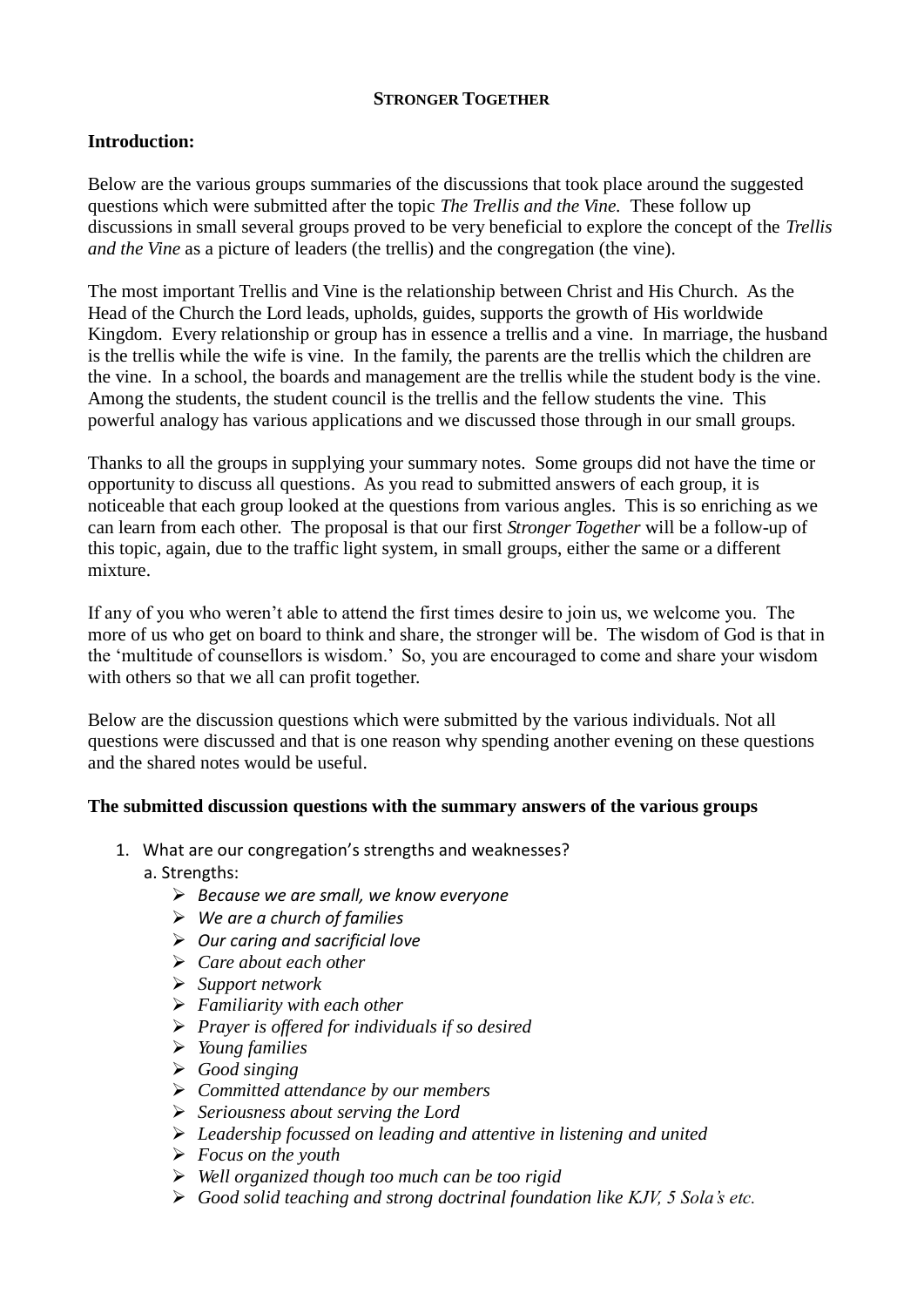- *Balanced preaching between Law and Gospel*
- *Lively preaching of the Word each Sunday*
- *Rich variety of background, education, viewpoints while we still can be united and accept each other's differences*
- *Sit together as families*
- *Many youth*
- *Strong and health marriages*
- *Good leaders*
- *Different abilities and roles in life*
- *Have a Christian school connected to church and family*

#### b. Weaknesses:

- *We are in some sense too big to know everyone on a deeper level*
- *We are limited in the range of cultural backgrounds or cultural influences*
- *We can feel too comfortable in our little groups*
- *Too much reliance on the leaders to choose our direction*
- *Long-term care for needy individuals or families*
- *Getting too busy with your own things and so forget others*
- *Too formal*
- *Idolizing of the pastor*
- *We stick to what is comfortable for us even though it may be ineffective*
- *People fall through the cracks and are not noticed enough*
- *Rather closed about what's really happening in our hearts or lives*
- *Isolation from other like-minded churches; being a single church of our 'kind' in NZ*
- *Cliques after church (standing always talking with the same people)*
- *Sensitive to 'visitors' who are not used to our forms and orders*
- *Why we believe what we believe but also what we believe in distinction to other churches*
- *The Dutch roots which for most of the younger generations is shallow, misunderstood, and irrelevant as they grow up and live in NZ culture.*
- *More recent immigrant families with younger children who have no close relatives and therefore cannot rely on grandparents, aunties and uncles for their childcare*
- *Too big to feel connected to the whole church family.*
- *Lack of forum – advice – encouragement for younger parents (mums) to walk with them in those first years of parenting.*
- 2. How can we see our differences as strengths rather then something that keeps us separated or divided from others?
	- $\triangleright$  Grace is necessary to deal well with all our differences. Yet differences balance us and sharpen us to think about what we believe. We are to hear each other out.
	- *As individuals, we need to understand that we all think differently about things, and have open communication, and be non-judgmental.*
	- *For our church as a whole, we need to be more open towards other churches' differences. We can be traditionalists. This does not mean that there is a right way or a wrong way, but maybe we could be more open to learning why other churches do things differently.*
	- *Our church can come across as not being very welcoming, and we do not tend to draw people from different cultures other than our own. Does that mean we are doing things wrong? Not necessarily. Our traditions are different but not wrong in themselves.*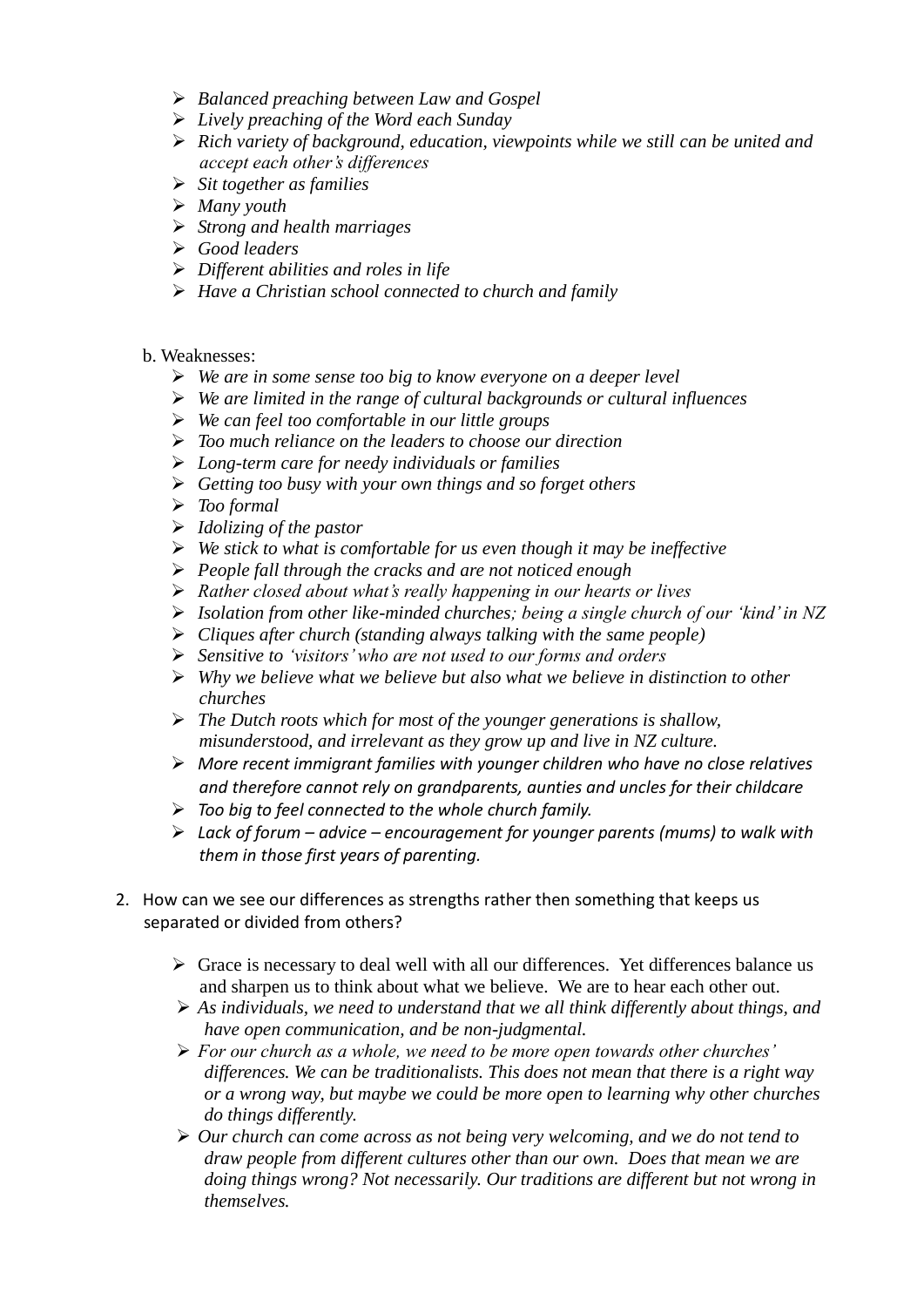- *We can come across as 'cold' to visitors who have never experienced our church services.*
- *We can be very hesitant to invite people to our church, because we are so different than the average Kiwi church.*
- *We need more than open doors to draw people in. We need individuals to do this one on one.*
- *We need to lose that 'shame' or preconception we have in what other people may think or experience with the 'cultural shock' when they come in our church doors. God can bless their experience.*
- 3. What do you suggest could we do together about weaknesses? How can we better use our strengths?
	- a. Dealing with our weaknesses
		- *Develop leadership qualities in younger people*
		- *Emphasize in discussions and home visits*
		- *Break church into smaller 'districts' in which members commit to look out for each other in the group to avoid others 'falling through the cracks'*
		- *Ask more than 'How are you?' and then moving on*
		- *Support others with humility for we can learn much from others, young and old, even if they need support*
		- *To get others on a deeper level: challenge ourselves to invite different people over – this would be using our strength as families.*
		- *Make a prayer list each week with different members and talk to them to know what to pray for (something which is already done in our smaller Bible study groups)*
		- *Be aware that cultural backgrounds make people do things differently which may be unusual to us but not wrong Biblically. Make a point to visit other churches while on holidays with open mind.*
	- b. Using our strengths
		- *Channel our resources in reaching outside of our circles with acts of love, service, charity*
- 4. Where does the Scripture (or our doctrines) fit in the analogy of the trellis and the vine? Is the Scripture part of the roots, the trellis, the vine? Or is the Scripture the pruning, sunlight and fertilizer?
	- *Scripture is such an integral part of all areas of church life. Allow the Scripture to prune and grow us individually and together in our various groups, like Bible Study.*

## 5. If God would guide us to start a new church elsewhere in New Zealand, what are some of the things we would or would not do? What do we identify ourselves with?

*- A church planting would need to be very closely connected to our current church and physically close enough to be able to have a minister and members visiting regularly. The school situation would also need to be considered. Do we stay close enough that the children can go to the same school, or would we be able to set up a new school straight away? The strength for the new church would come from our current church.*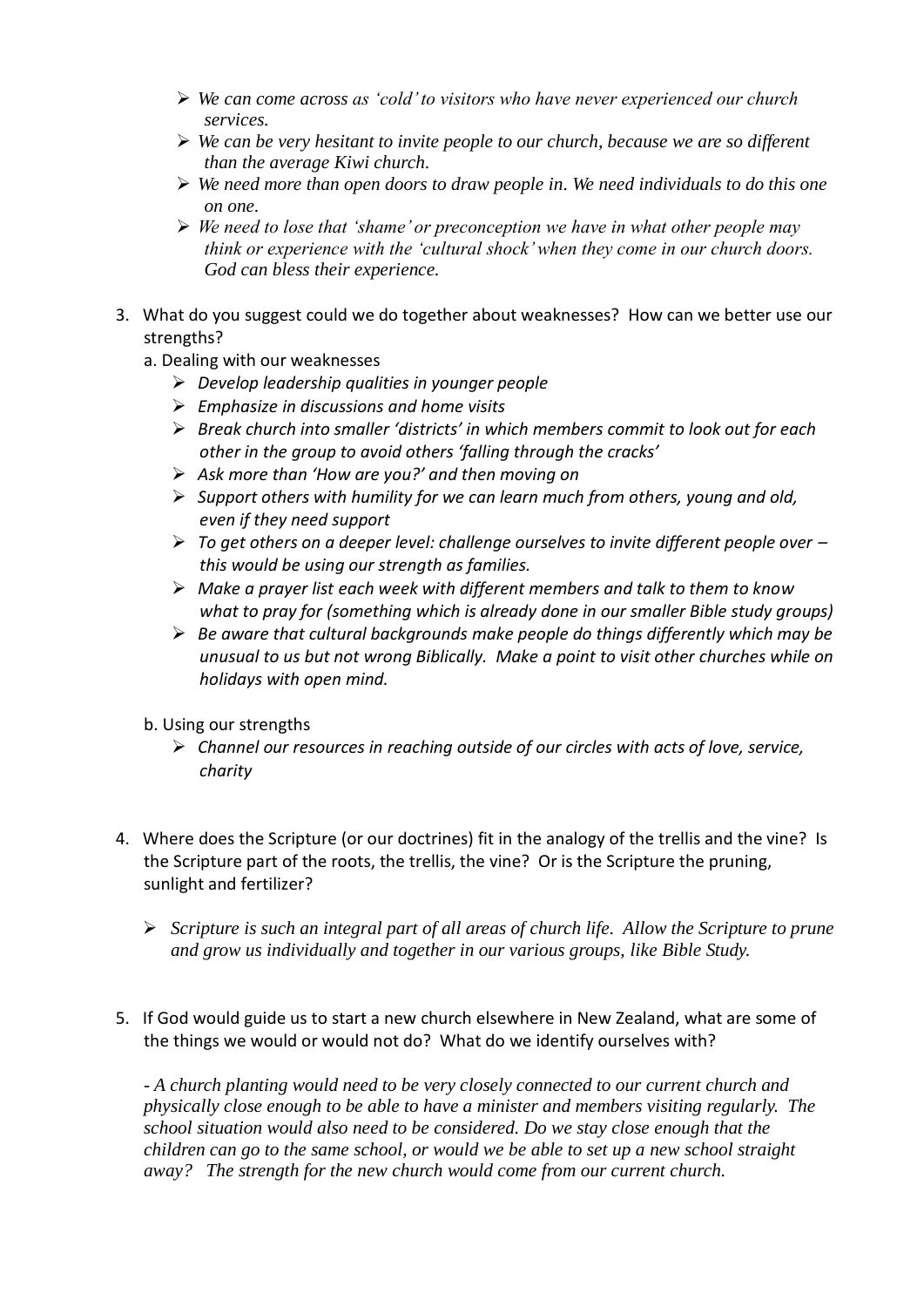*What do we identify with? We would need to hold onto our Reformed identity and all the doctrines, teachings, and beliefs that come with that. We may however expect to see a cultural shift.*

*- Traditions can be good, but not inflexibility with traditions if they no longer serve the purpose well or don't fit the cultural context.*

*- Our identity is the Word of God* 

*- An atmosphere of respect and reverence is important. Though different people will have diverse ways of showing this, the attitude of respect remains central.* 

*- Some liturgy changes would be wise:* 

- *- leaders pray together in consistory room but then enter sanctuary individually to sit with their families rather than file in the beginning of the service.*
- *- quiet greeting and chatting before the service begins should be allowed. Not to the point of disrespectful atmosphere but avoiding a stony silence which no one dares to break, even if a visitor sits besides us. Begin with small steps, saying hello to visitors instead of sittings silent.*
- *- After service, instead of filing out in stony silence, perhaps sit down and say hello to your fellow worshippers.*
- *- We thought it may be good to strengthen bonds with likeminded churches we already do things with. For example, the Taranaki church and their bible camp and the Palmerston North Church where Pastor preaches.*
- *- The things we would change would be the connection with the Dutch background. Although we do need accountability between churches.*
- *- We thought it may be possible to join small churches with a young family, to bring in new blood and energy. We talked about leadership that it is important to have a few do this and not just one person as it may lead to problems being swept under the carpet.*
- 6. In which way do you think our church Trellis does/does not meet the needs of the vine. What, if needed, can be improved?
	- *- Ways that our needs are met: We are well fed spiritually and have an approachable session.*
	- *-Things that could be improved: We lack deeper connection. Do we really understand each other's needs?*
	- *-All our leaders, in any position across our trellis, need to understand the purpose of each position or event, and grow into achieving that purpose.*
	- *-We possibly need more connection with our session, how could we improve on this?*
- 7. How much energy is spent on running programs and organizing events, and how much energy is spent on developing people? Is this correctly balanced?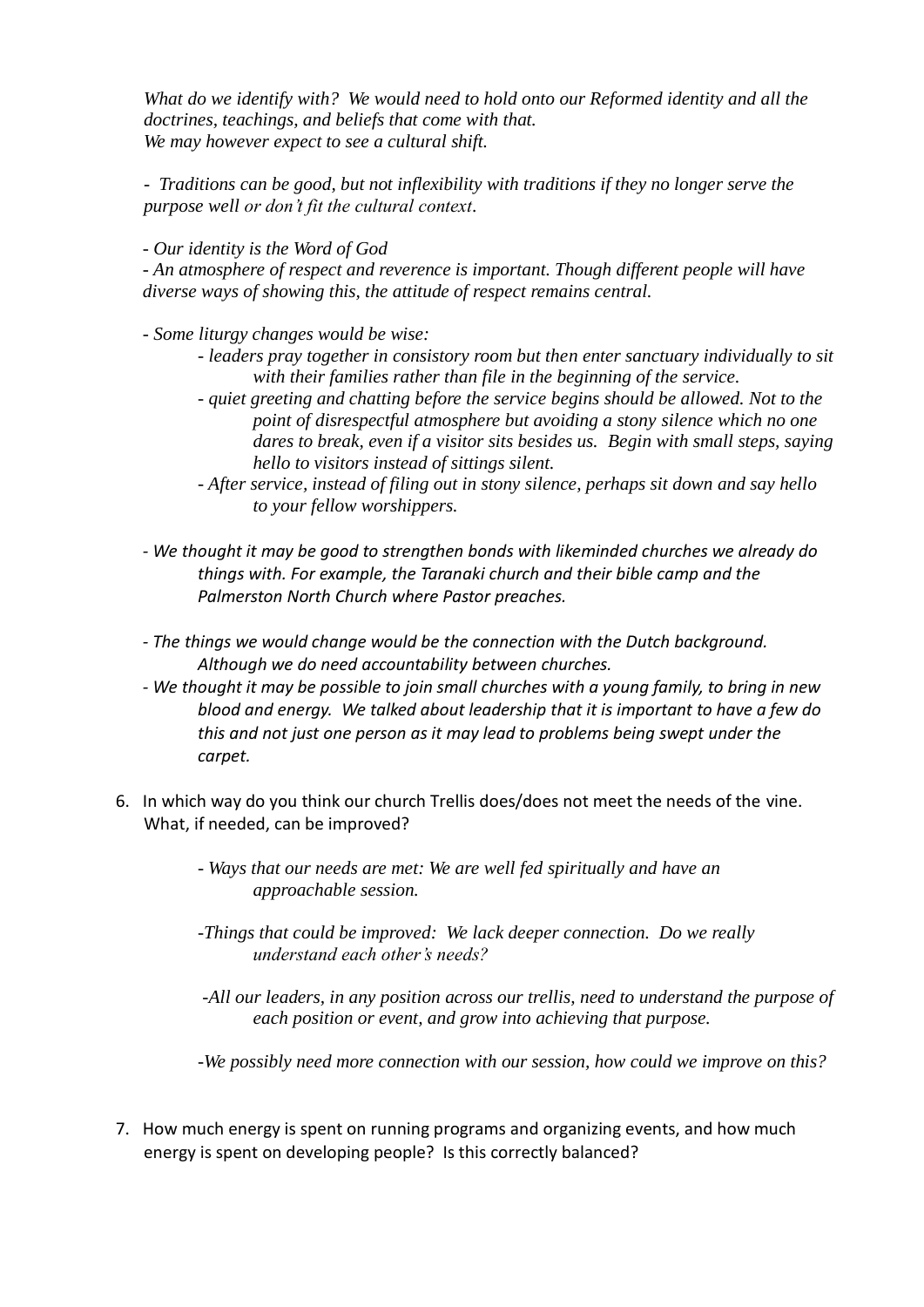- *By building relationships, you are building people. Use organized events as opportunities to build relationships.*

- *- Are we developing people to grow into their role or potential future roles?*
- *- Training is needed in how to balance roles with work and family life.*
- *- How do we get the right people into the right roles?*
- 8. How well does this statement describe our church, "Our leaders organize and run all church activities?"
	- We have many people putting up their hands for many activities
	- Small groups are currently doing things together without consistory in put (i.e. work done at the "Village" of the Carterton Baptist Church
- 9. Is there a particular category people in our congregation that is 'forgotten'?
	- *There may be some people that seem to 'exclude themselves' for various reasons. It is important to continue to reach out to these people*
	- *- Who are our lonely people? Are our elderly forgotten?*
	- *- Anyone who lives on their own, may easy be forgotten*
	- *- Members who just left youth group (especially if they are still single), single middle-aged, those who are alone in their age group.*
	- *- Use personal invitations if organising something for them, not just a notice in the tidbits.*
- 10. If the trellis supports the vine, then the trellis is the Lord as He is the source and strength of His people. So how do we understand that in a church the trellis is the church leaders/ consistory?
- 11. What are the main purposes of a trellis in relationship to the vine? And how does that apply to our church family?
- 12. Is only the consistory having a task here? If that is not who else and how must we bring this work into practice?

- *All of us can be tools in God's hand. We are called to be great, as reflection of God's greatness. We are all called to tasks in God's kingdom. God grows and equips us for greater and greater tasks.*

- 13. We need a gospel community that is pro-active. What are examples of this in our current setting?
	- *- Proactive- means anticipating problems and have something in place. It also means growing people.*
	- *- We need to be less isolated as a church, perhaps connecting at some level with other churches and talk to them about problems they have faced, and we could face one day.*